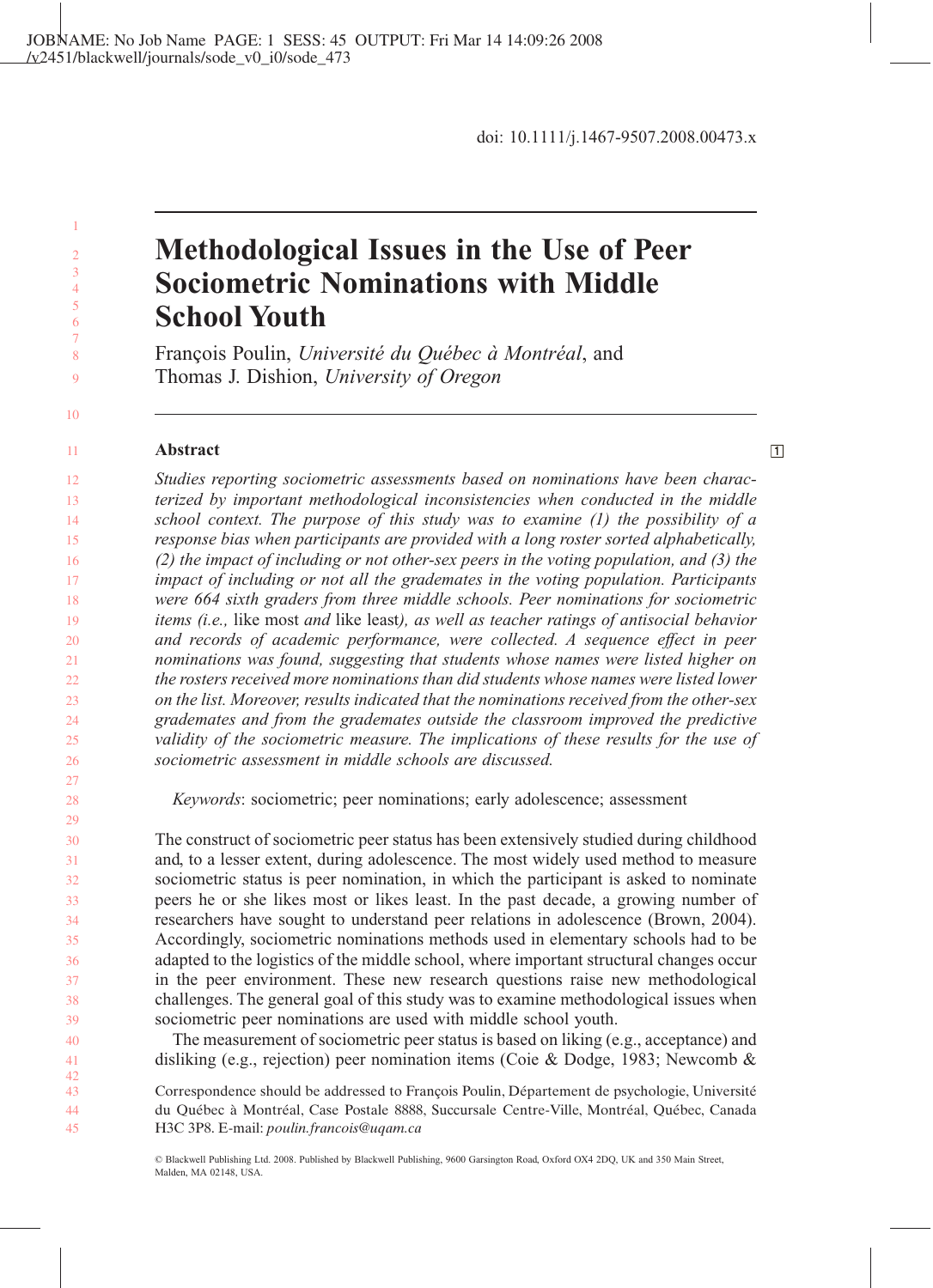Bukowski, 1983). The nominations received are counted, and the resulting scores can be used to create sociometric categories (rejected, popular, controversial, neglected, and average) or a continuous index of peer status (acceptance, rejection, social preference). Continuous indexes are more stable (Jiang & Cillessen, 2005) and can be used more easily in advanced statistical techniques such as structural equation modeling (Cillessen & Mayeux, 2004). The social preference index (acceptance minus rejection nominations received) is generally used to summarize youth's peer status (Coie, Dodge, & Coppotelli, 1982; Newcomb & Bukowski, 1983).

Sociometric peer status has received considerable attention in developmental psychology because it can be predictive of adaptive and maladaptive outcomes in both social (Parker, Rubin, Erath, Wojslawwowicz, & Buskirk, 2006) and academic domains (Véronneau & Vitaro, 2007). In early adolescence, sociometric peer status is correlated with behavioral and academic dimensions. For example, social preference is negatively associated with antisocial behavior (Coie & Dodge, 1998), although this relationship tends to decline later in adolescence (Cillessen & Mayeux, 2004), and is positively associated with academic performance in middle school (Wentzel & Caldwell, 1997; Wentzel, 1991, 2003).

Researchers who want to use peer nominations to assess sociometric status in the middle school setting must make decisions about the administration of the measure. One decision concerns the stimulus (i.e., the questions) used to solicit the sociometric nominations. The questions could be either general (not referring to a specific situation; e.g., Who do you like the most?) or situation specific (referring to a specific peer context; e.g., Who do you like to play with? Who do you want to sit next to in a bus?). In studies conducted among preadolescents and adolescents, general nominations seem more appropriate given that youth generally understand the concept of *liking*. In any case, Jiang and Cillessen (2005) found in a meta-analysis that the wording of the sociometric questions did not affect the stability of sociometric scores.

A second methodological decision concerning peer nomination methods is whether choices should be unlimited or limited. The unlimited nominations procedure has been found to produce a more reliable and valid assessment of sociometric peer status than has the limited nominations approach (Terry, 2000).

A third methodological issue concerns the procedure used to collect the nominations. Two strategies are most commonly used. In the first, participants are asked to list the names of their nominations for each sociometric question. The strength of this procedure is that it is based on participants' free recall of sociometric preferences. On the other hand, writing the names is time consuming for participants. Moreover, it can artifactually reduce the number of choices given because of fatigue and frustration with the task. In the second strategy, participants are provided with an alphabetized roster and are asked to indicate (e.g., check, cross, circle) their nominations on that list. This procedure has the advantage of saving time and making the task easier for the participants. However, it could potentially produce response bias, especially when the roster contains a large number of names. For example, a student could be nominated more often by peers simply because his or her name is at the top of the list. To our knowledge, this potential assessment problem has never been carefully examined, even though rosters are widely used in this field of research (Cillessen & Bukowski, 2000).

This assessment problem could also contaminate other peer nomination instruments designed to measure various dimensions of social behavior, friendships, or social networks. Social behaviors such as aggression or prosocial behavior are assessed either by using scales that combine several peer nomination items (e.g., Masten, Morison, &

30 31 32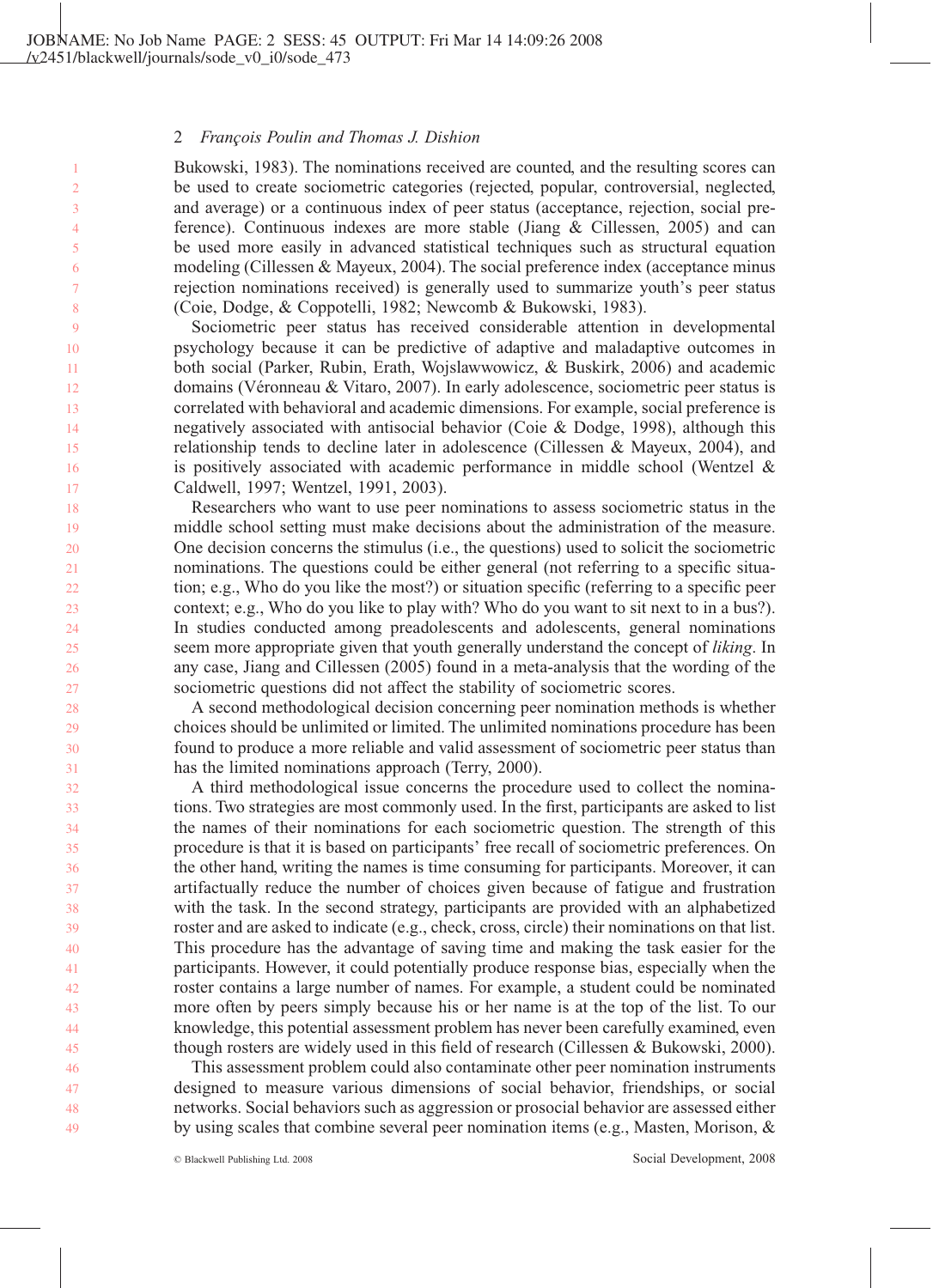## *Sociometric Assessment* 3

Pellegrini, 1985; Pekarik, Prinz, Liebert, Weintraub, & Neale, 1976) or by using a specific single item (Coie & Dodge, 1983). Best-friend relationships or acquaintances could also be identified using participants' nominations of their best friends or the people they 'hang out with'. Given that these nomination procedures are often based on rosters, the possibility of a response bias is also likely to apply, especially when the roster contains a large number of names.

Fourth, a key feature in the administration of sociometric nominations is the specification of a *voting population*. The specification of an appropriate voting population is critical because peer status is conceptualized as a group-referent construct reflecting the relationship between the individual youth and the group in which the relationship is being assessed (Coie & Cillessen, 1993). Several types of voting populations have been discussed in the literature, and its specification should be guided by the investigators' research purpose. For example, sociometric nominations have been conducted in various naturally occurring social environments such as summer camp (Parker & Seal, 1996; Wright, Giammarino, & Parad, 1986), organized leisure activities (Durrant & Henggeler, 1987), or in atypical peer groups such as clinical settings (Zakriski & Prinstein, 2001). Nomination procedures have also been applied to experimentally created social environments such as contrived play groups (Coie & Kupersmidt, 1983; Dodge, 1983) or group-based interventions (the FAST Track Program).

Most of the studies that have used sociometric nominations have been conducted in the school setting, where children spend a substantial part of their time and are exposed to a stable peer group. In elementary school, children are confined to a stable classroom where they interact with their classmates for several hours each weekday for nine months. Given the importance of this context in children's social life, it is not surprising that most of the research using sociometric nominations has used the classroom as a voting population.

Once youth have moved from self-contained elementary school classrooms to middle schools, they have contact with a greater number of peers during the course of a day. The classroom organization is less stable, and in several instances youth rotate through a schedule of classes with different configurations of students. A standard group of classmates cannot be identified in several middle schools. Moreover, in some middle schools, students do not necessarily come in contact with all their grademates, resulting in varying degrees of familiarity with peers. Thus, the structure of the middle school poses a serious challenge for the specification of an appropriate voting population (Inderbitzen, 1994). A review of studies using sociometric nominations in middle or high school revealed a clear inconsistency regarding the specification of a voting population. Specifically, the following voting populations have been used: the classroom (also referred to as team class, home room, or academic team, with a lot of variation in size; Borelli & Prinstein, 2006; Frentz, Gresham, & Elliot, 1991; Hatzichristou & Hopf, 1996; Wertheimer, 1957); the classroom, but only same-sex classmates (Parkhurst & Asher, 1992; Parkhurst & Hopmeyer, 1998); the grade level (Cillessen & Mayeux, 2004; Coie et al., 1982; Coie, Terry, Zakriski, & Lochman, 1995; Prinstein & Aikins, 2004); the grade level, but only the same-sex grademates (Bishop & Inderbitzen, 1995; Inderbitzen, Walters, & Bukowski, 1997; Munsch & Kinchen, 1995); or even the entire school (Franzoi, Davis, & Vasquez-Suson, 1994). These various voting populations differ in term of size, frequency of contacts among youth, and inclusion or not of other-sex peers. These inconsistencies in methodologies make it difficult to compare findings across studies.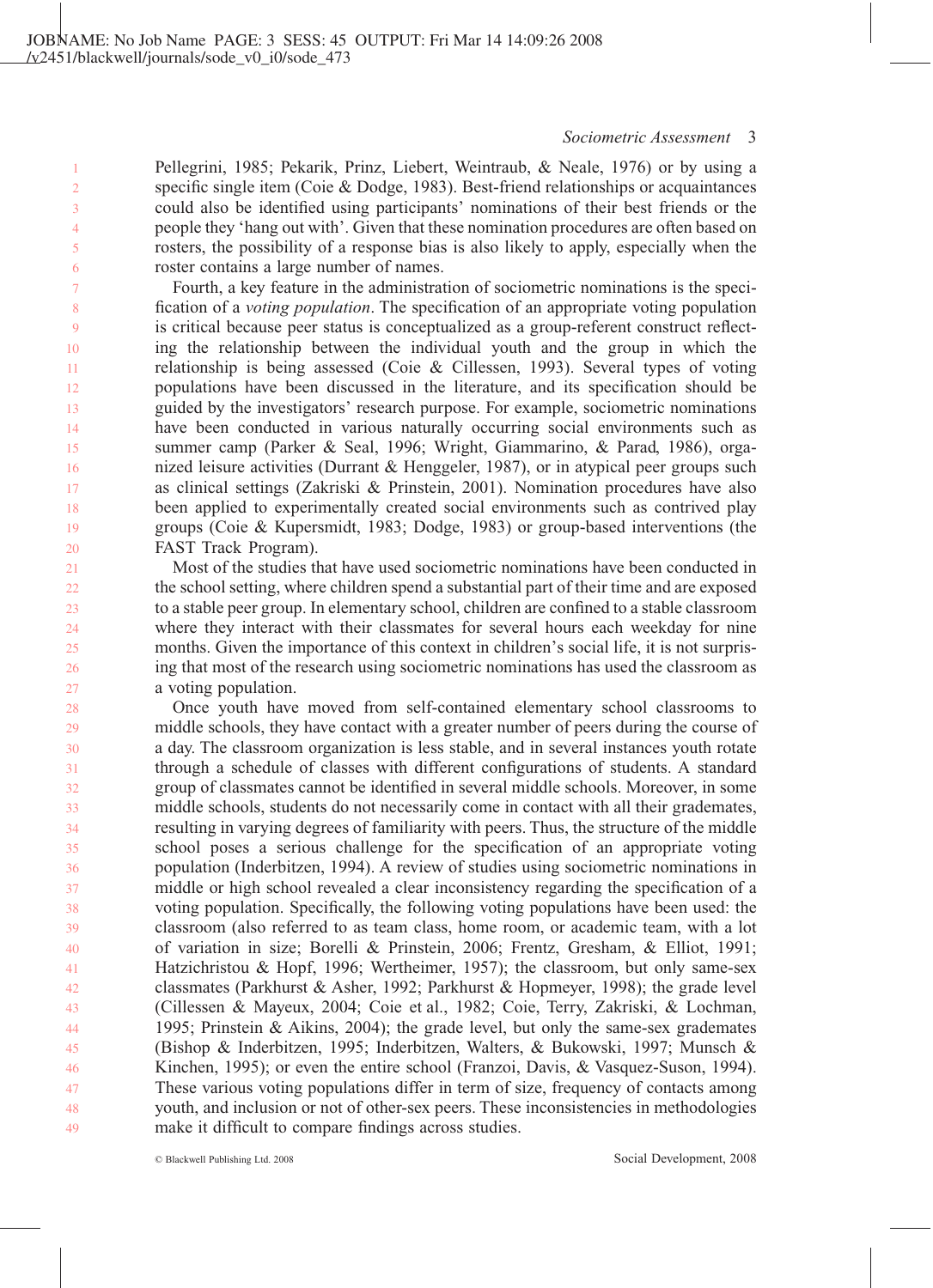Surprisingly, the implications of these inconsistencies have not been thoroughly investigated. Two levels of variation in the specification of a voting population are especially relevant: (1) the inclusion or not of other-sex peers, and (2) the inclusion or not of all the grademates. From a simple psychometric standpoint, a larger voting population (i.e., the entire grade level, both genders) should increase the reliability of the sociometric scores. But aside from the psychometric argument, the inclusion of same-sex and other-sex peers, as well as all the grademates in the voting population, has conceptual implications. The structural difference in the middle school system, as well as the beginning of sexual maturation, reorganize the nature of the relationships between boys and girls (Maccoby, 1998). For example, youth behavior might become more sensitive to approval/disapproval from other-sex peers. Moreover, the middle school classroom is not a significant peer group with clear boundaries as was the elementary school classroom. Students might become more sensitive to approval/ disapproval from their larger peer environment. Studies have shown that classroom arrangement and schools' organization can have an impact on students' peer relations (Babad & Ezer, 1993; Epstein, 1983, 1989; Hallinan & Smith, 1989).

These variations in the specification of the voting population might present important implications for the study of early adolescents' peer status. For instance, a central objective described in the peer relation literature is to determine the behavioral or cognitive dimensions associated with a positive or a negative peer status (Asher  $\&$ Coie, 1990; Cillessen & Mayeux, 2005). Research conducted with children showed 2**2** that the relationships between peer status and behavior vary according to the composition of the group in which peer status has been assessed (Boivin, Dodge, & Coie, 1995; Stormshak, Bierman, Bruschi, Dodge, & Coie, 1999; Wright et al., 1986). Consequently, any variations in the specification of a voting population for sociometric nominations might affect the findings about the relationship between behavior (or any other relevant dimensions) and peer status, causing the findings to be unstable from one study to another. The impact of these variations when sociometric nominations are conducted in middle school thus deserve careful attention.

#### *The Present Study*

In this study, we propose a procedure to measure sociometric status in middle school on the basis of nominations and specifically investigate three of the methodological issues raised earlier in this article. First, the possibility of a response bias when participants are provided with a long roster that was sorted alphabetically was examined. This response bias, or sequence effect, would result in a significant relationship between the order on the list and the number of nominations received (i.e., more nominations for the names at the top of the list). Besides sociometric items (e.g., *like least (LL)* and *like most (LM)*), this potential response bias was also examined when peer nominations were used to assess social behavior, best friendships, and acquaintances.

Second, the effect of a variation in the specification of a voting population on the relationships between sociometric status and adolescents' functioning was examined. This variation concerns the inclusion or not of other-sex peers in the voting population. Specifically, the relationships between adolescents' functioning and sociometric status (1) among same-sex peers, and (2) among other-sex peers were examined. Because of the decline in gender segregation in early adolescence, it was expected that status among other-sex peers will have a unique relationship with adolescents' functioning,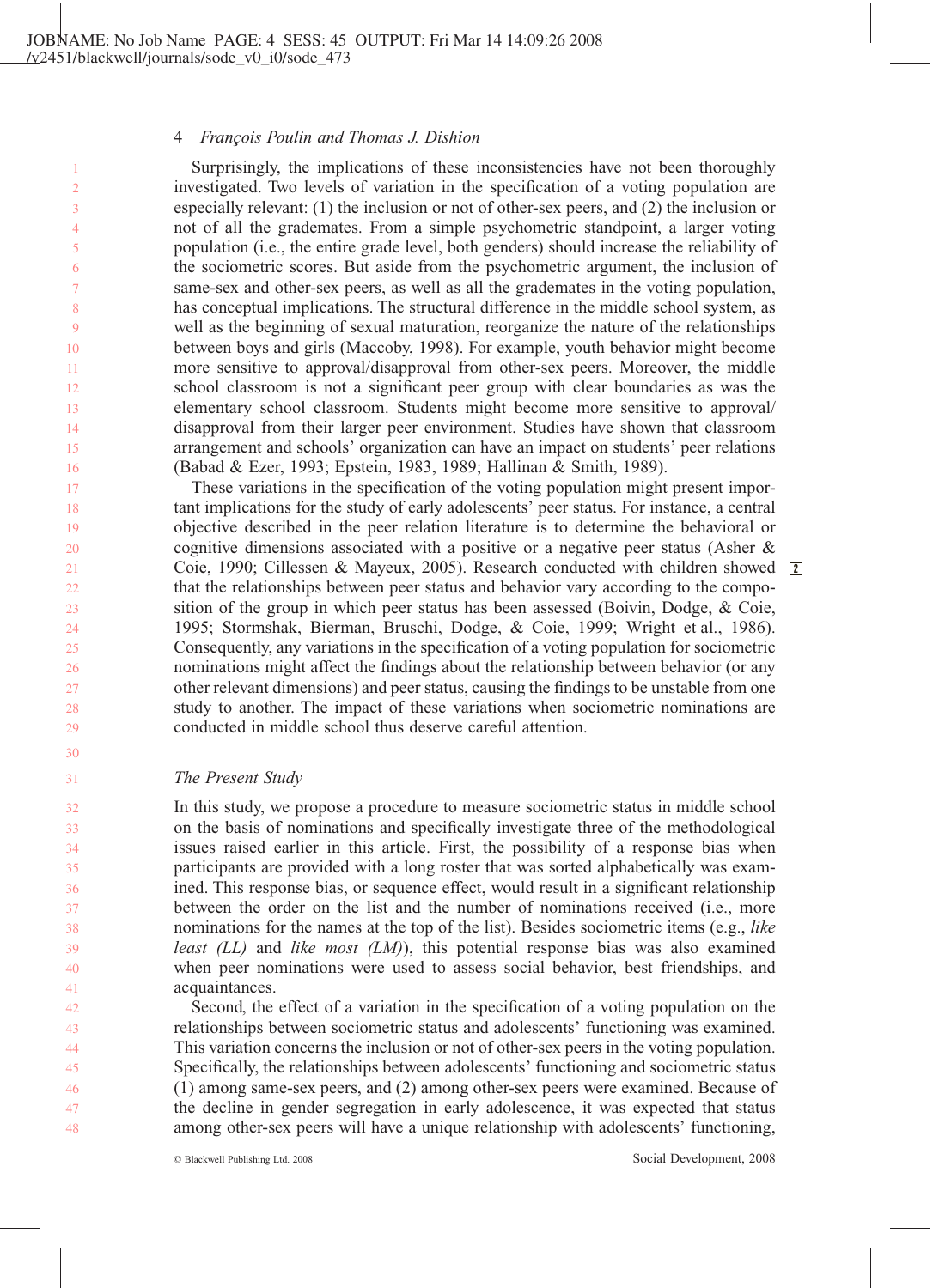## *Sociometric Assessment* 5

after controlling for status among same-sex peers. In this study, adolescents' antisocial behavior and academic achievement were chosen as indicators of functioning because their concurrent relationships with sociometric status have been documented in many studies (Cillessen & Mayeux, 2005; Véronneau & Vitaro, 2007).

Third, another type of variation in the specification of a voting population was also investigated: the inclusion or not of all the grademates in the voting population. The relationships between adolescents' functioning and sociometric status (1) among the classroom peers only, and (2) among the grademates outside the classroom, were examined. It was hypothesized that these relationships would vary depending on the classroom organization of the middle schools. Specifically, in middle schools where students spend a lot of their school time interacting with their classmates, the grademates outside the classroom would be less meaningful for the measurement of sociometric status. This would translate into an absence of a unique relationship between sociometric status among the grademates outside the classroom and adolescents' functioning. Conversely, in middle schools where students switch classes frequently and do not spend a significant amount of school time with a stable group of classmates, the grademates outside the classroom would be more relevant for the measurement of their sociometric status. This would result in a significant and unique relationship between sociometric status among the grademates outside the classroom and adolescents' functioning, after controlling for status among classroom peers only.

The study was conducted in three middle schools with grade 6 students, and identical procedures were used. The three schools varied in the amount of school time students spent with their classmates (significantly more time in one school compared with the others), and all of them enrolled boys and girls. These features gave us an opportunity to examine the impact of variations in the specification of a voting population. A general formulation (e.g., Who do you like the most/least?) and an unlimited nomination procedure (Terry, 2000) were used to collect sociometric nomination items. Social behaviors, best friendships, and acquaintanceship items were also included in the peer nominations assessments.

# **Method**

## *Participants*

Participants comprised 664 sixth grade students (346 boys and 318 girls; mean  $age = 11$  years) from three middle schools in a high-risk urban area of the Pacific Northwest. Parents provided written consent for their child's participation. Approximately 93 percent of the available student population participated in this study. Among them, 190 were in School A, 274 in School B, and 200 in School C. In each school, students were assigned to a classroom of between 20 and 30 students. Students in School A spent significantly more school time with their classmates, whereas in Schools B and C the classes changed frequently. This sample was primarily European American (58 percent) and African-American (40 percent).

41 42 43

44 45 46

*Measures*

*Peer Nominations.* Each participant received a set of rosters containing the names of all their grademates. The number of students on each list was 216 for School A, 317 for School B, and 230 for School C. Names were sorted alphabetically by first name to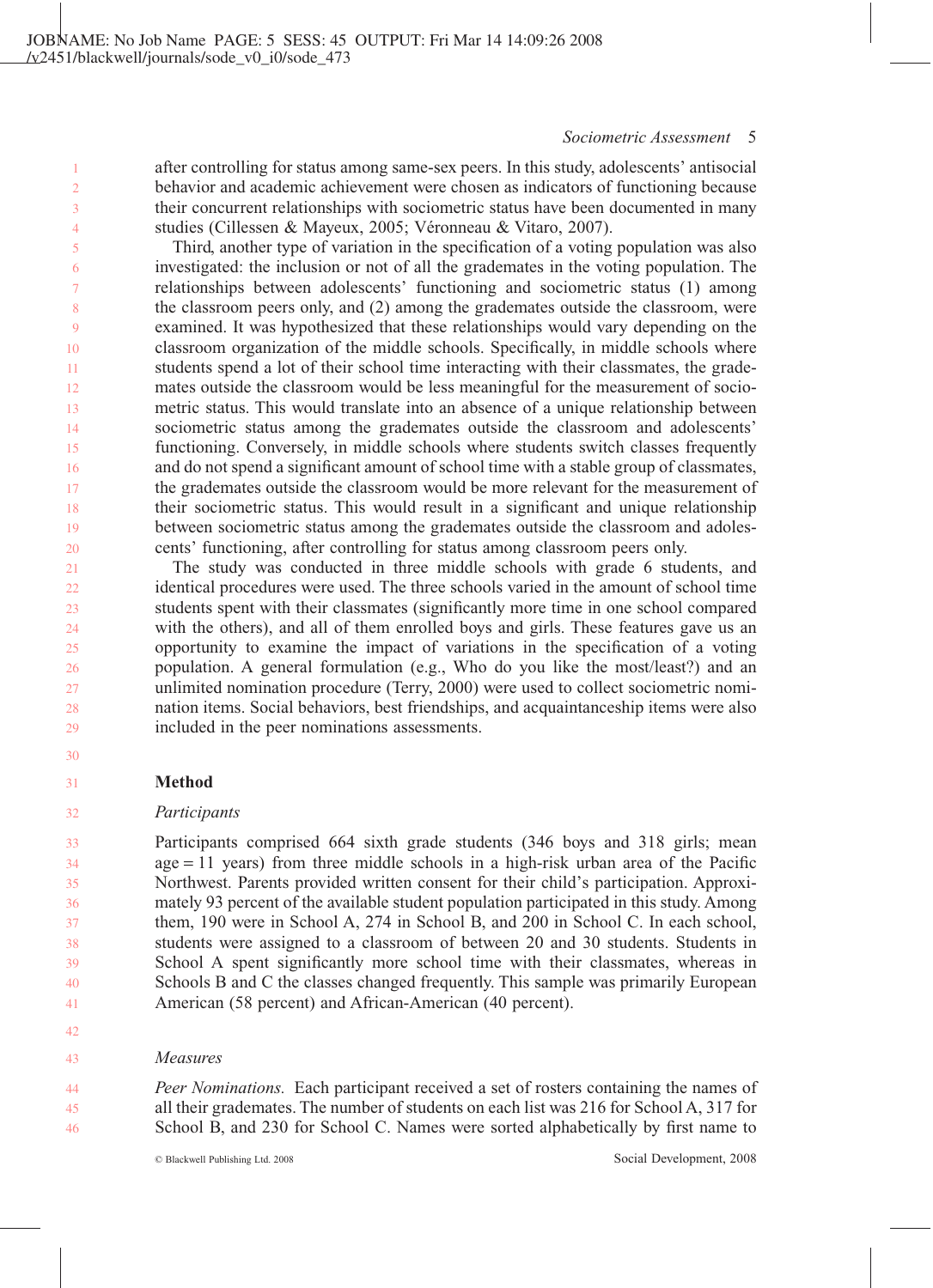make it easier for the participants to find their choices. The names were printed in multiple columns on an  $8 \times 14$ -inch computer-readable sheet of paper, and a separate page was generated for each nomination question. The sociometric questions were printed on the top of each roster, and participants were asked to fill in the bubble next to each of their choices.

Two sociometric questions were used to measure peer status: 'Who do you like the least?' (LL); 'Who do you like the most?' (LM). Participants were also asked to nominate grademates for three behavioral descriptors commonly used in the peer relations literature (starts fights, cooperates, hangs around with kids who get in trouble; Coie & Dodge, 1998). They were also instructed to nominate grademates for a bestfriendship question ('Who are your three best friends?') and for an acquaintanceship question ('Who do you hang around with?'). Unlimited nominations were used (except for the 'three best friends'), allowing both same- and other-sex nominations. Selfnominations were not allowed. For analytical purposes, students on the list were later assigned a sequence number corresponding to their position on the list: The student at the top of the list was assigned number 1, the following student number 2, and so on.

For the behavioral descriptors and the acquaintanceship and friendship items, the number of nominations received from all the grademates was counted. For the LL and LM items, the number of nominations received from all the grademates was counted, along with the number received from specific voting subgroups; specifically, the number of nominations received from (1) same-sex grademates, (2) other-sex grademates, (3) classmates (e.g., peers of the same classroom), and (4) grademates outside the classroom (e.g., grademates excluding peers from the same classroom). These scores were then standardized within each reference group.

For each of these voting subgroups, the LL and LM items were used to create the social preference index by subtracting LL score from the LM score, according to the procedure developed by Coie and Dodge (1983). The social preference index was used in several of the analyses.

*Antisocial Behavior.* Teacher ratings of antisocial behavior were collected for each youth. The teacher risk perception (Soberman, 1994) provides a brief single-sheet instrument with which a teacher may quickly evaluate the risk status of all students in the class. Areas of risk assessment include classroom behavior, tobacco use, involvement with troublesome or substance-using peers, and so forth. Teachers provide their ratings on a 1–5 Likert scale. Ten items were summed to form a teacher report of antisocial behavior (Cronbach's alpha = .91). Teachers have been found to be reliable informants regarding youth externalizing problems (Achenbach, McConaughy, & Howell, 1987; Stanger & Lewis, 1993), and a significant relationship between teacherrated antisocial behavior and peer status has been reported in many studies (for a review see Cillessen & Mayeux, 2005; Coie & Dodge, 1998).

*Academic Performance.* School records were reviewed at the end of the school year. GPA was calculated as the mean of the students' five academic-course grades, with a 3**3** possible range of .0 to 4.0.

*Procedures*

Participants were assessed as part of a larger longitudinal study of the evaluation of a school-based substance abuse prevention program. The data used in the present study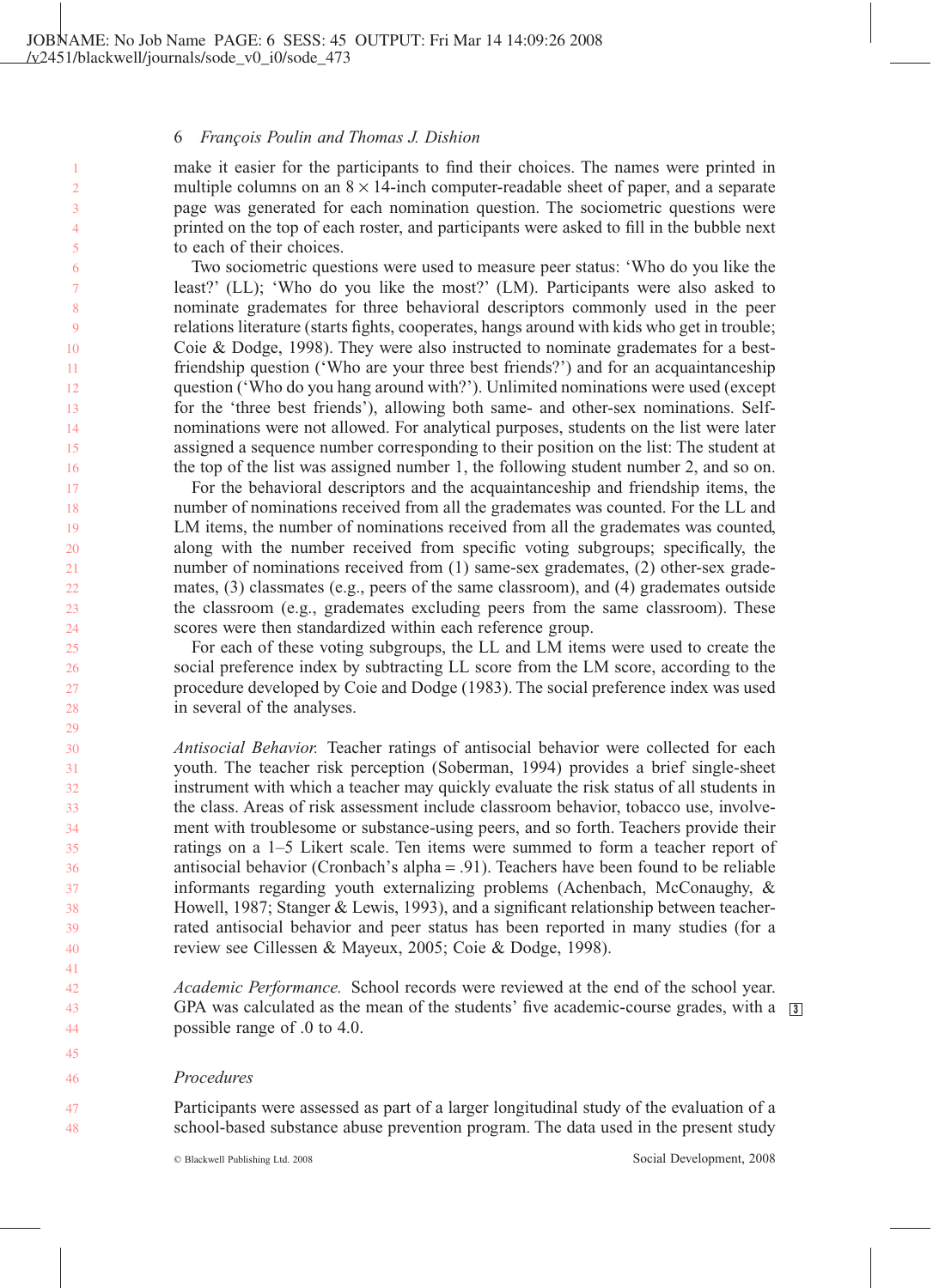### *Sociometric Assessment* 7

| Items               | Position on the list |  |  |
|---------------------|----------------------|--|--|
| 1. Like least       | $-.31**$             |  |  |
| 2. Like most        | $-.14**$             |  |  |
| 3. Starts fights    | $-.19**$             |  |  |
| 4. Cooperates       | $-.20**$             |  |  |
| 5. Trouble peer     | $-.19**$             |  |  |
| 6. Acquaintances    | $-.09$               |  |  |
| 7. Best friendships | $-.07$               |  |  |

**Table 1. Correlations Between Number of Nominations Received and Position in a List of Names**

*Note*: \* *p* < .05; \*\* *p* < .01.

were collected before the implementation of the intervention (e.g., baseline). Participants took part in two 45-minute assessment sessions in the classroom. During the first session, students completed a survey about their lifestyle, family relationships, and community involvement. The data collected in that survey are not analyzed in this article. The sociometric nominations were conducted during the second assessment session. For each session, two to four research assistants were present to give directives and answer students' questions. Students received \$20 in compensation for completing the two assessment sessions. The teachers were asked to complete a questionnaire for each participating student in their core classroom (an average of 25 students per teacher). Teachers received \$8 per student for completing the assessment. The entire assessment for all three middle schools was completed during the month of March. These procedures were reviewed and approved by the Institutional Review Board at the authors' university and the school district administration of the participating schools.

#### **Results**

**9**

#### *The Sequence Effect*

Pearson's correlations were computed between each student's position on the roster and the number of nominations received for each peer nomination item. These correlations are presented in Table 1. A negative correlation was observed for the LL and LM items. Specifically, the higher a student's name on the roster, the more nominations received. The magnitude of the correlations suggests that the response bias was more pronounced for the LL item compared with the LM item. The three behavioral items were also subject to the same response bias, as revealed by the negative correlations. The correlation analyses were non-significant for the best friendships and the acquaintanceship items, indicating that the number of nominations received for these items was not related to the position on the rosters. Overall, even though they were significant for several items, the size of the effects remains relatively modest.

To statistically correct for this response bias, the position variable was regressed against the number of nominations received, and the residual was saved. The residual reflects the number of nominations received once the variability explained by the student's position on the roster is partialled out. This correction was applied for the LL and LM items, and the corrected scores were used in subsequent analyses.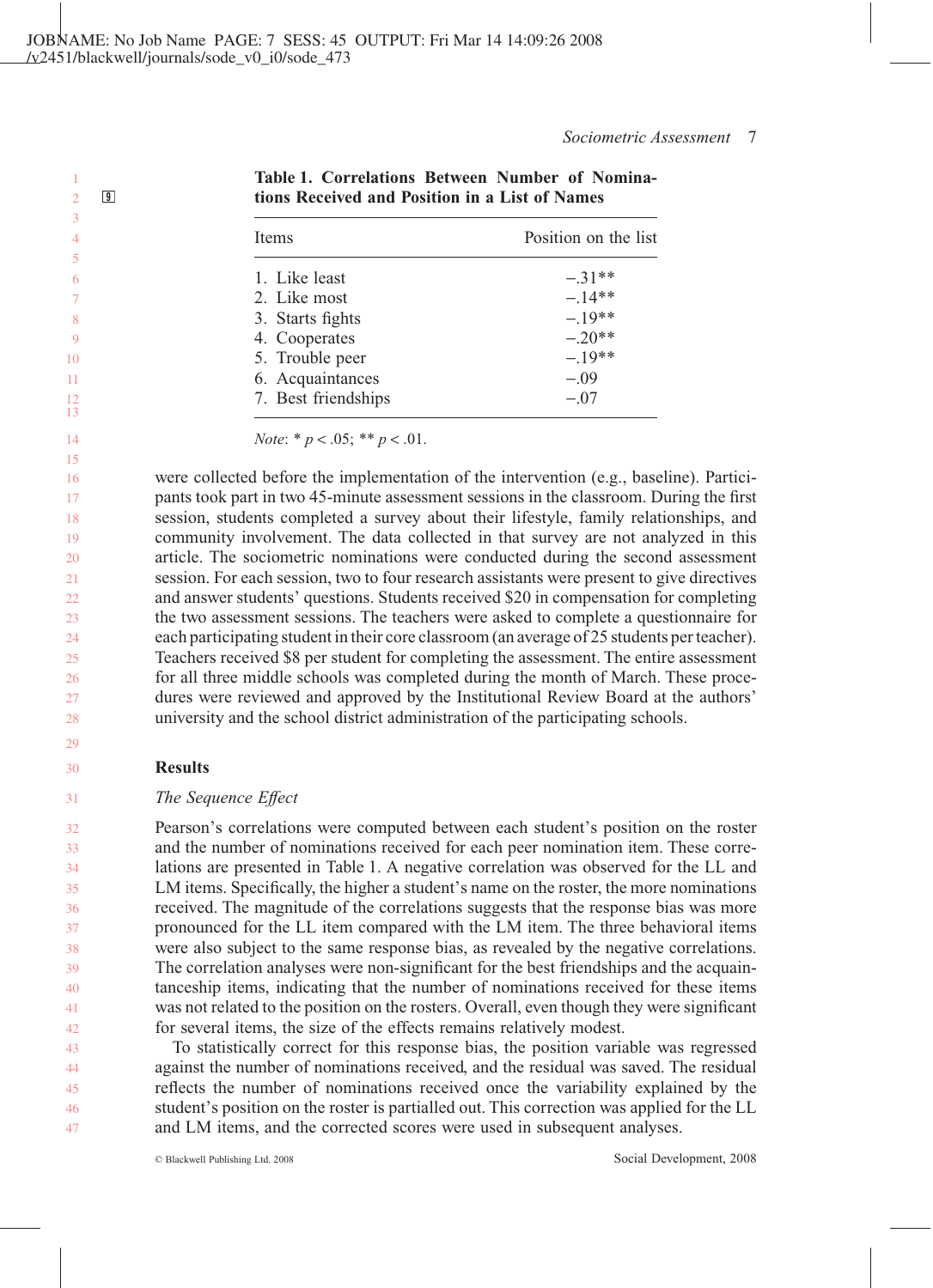## **Table 2. Correlations Between Same-sex Vs. Other-sex Social Preference and Adolescents' Functioning**

|                      | Same-sexsocial preference | Other-sexsocial preference |
|----------------------|---------------------------|----------------------------|
| Antisocial behavior  | $-.27*$                   | $-.28*(-.17*)$             |
| Academic performance | $30*$                     | $.15*(.01)$                |

*Note*: \* *p* < .05. Partial correlations are in parentheses.

#### *Variations in the Voting Population: Same-sex and Other-sex Nominations*

First, we looked at the proportion of nominations received from the same-sex grademates vs. those received from the other-sex grademates. These proportions were computed for the LL and LM items. For LL, 48 percent of the nominations were received from other-sex grademates, and for LM, the proportion was 16 percent. Thus, even though youth received a majority of their nominations from same-sex grademates, a substantial proportion also came from their other-sex grademates, especially for the LL item. The correlation between the number of nominations received from same-sex grademates and those received from other-sex grademates was .54 for LL and .58 for LM. Thus, these two groups of grademates agreed significantly in terms of who they liked or disliked. However, the moderate size of the correlations suggests that nominations received from other-sex grademates might bring in unique information.

In the next analysis, correlations between social preference based on same-sex nominations (same-sex SP) vs. social preference based on other-sex nominations (other-sex SP) and adolescent adjustment (i.e., antisocial behavior and academic performance) were computed. For this analysis, the social preference index was chosen for parsimony (instead of examining LL and LM separately) and because it is common in the literature to use it as an indicator of sociometric peer status. These correlations are presented in Table 2.

The two social preference scores were negatively correlated with antisocial behavior and positively correlated with academic achievement. In order to verify if other-sex SP brings in unique information, partial correlations were also computed between other-sex SP and adolescents' adjustment, controlling for same-sex SP. Partial correlation allowed us to evaluate the extent to which the unique variance (i.e., the residual variance) showed significant relations with adolescents' adjustment. These correlations are presented in parentheses in Table 2. Following the computation of partial correlations, other-sex SP remained significantly (and negatively) associated with antisocial behavior. However, the correlation with academic achievement became non-significant.

39 40 41

#### *Variations in the Voting Population: Nominations of Classmates and of Grademates Outside the Classroom* 4**4**

First, we looked at the proportion of nominations received from the classmates and those received from the grademates outside the classroom. We considered these proportions within each school because, as mentioned previously, the classroom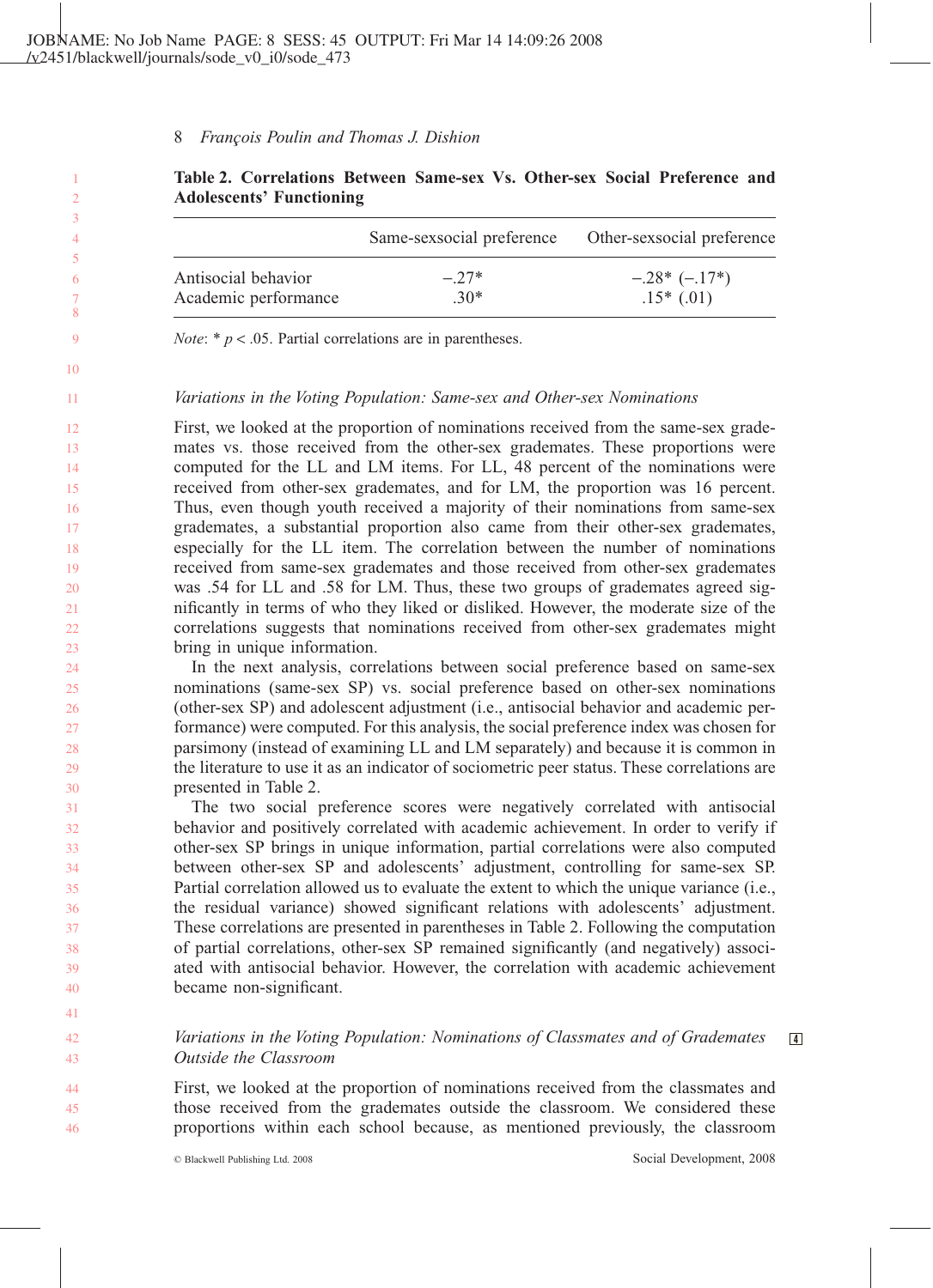#### *Sociometric Assessment* 9

|                      | School A              |                        | School B              |                                                                                                        | School C              |                        |
|----------------------|-----------------------|------------------------|-----------------------|--------------------------------------------------------------------------------------------------------|-----------------------|------------------------|
|                      | In-class<br><b>SP</b> | Out-class<br><b>SP</b> | In-class<br><b>SP</b> | Out-class<br><b>SP</b>                                                                                 | In-class<br><b>SP</b> | Out-class<br><b>SP</b> |
| behavior             |                       |                        |                       | Antisocial $-0.07$ $-14$ * (-12) $-10$ $-36$ * (-35 <sup>*</sup> ) $-20$ * $-34$ * (-27 <sup>*</sup> ) |                       |                        |
| Academic<br>perform. |                       |                        |                       | $.20^*$ $.20^*$ $(.12)$ $.10$ $.27^*$ $(.25^*)$ $.13$ $.28^*$ $(.27^*)$                                |                       |                        |

**Table 3. Correlations Between Classroom Vs. Outside Classroom Social Preference and Adolescents' Functioning**

*Note*:  $* p < .05$ . Partial correlations are in parentheses. SP = social preference.

arrangement was different across the three schools. These proportions were computed for the LL and LM items. For LL, 19 percent of the nominations were received from the classmates in School A, 8 percent in School B, and 11 percent in School C. For LM, these proportions were 21 percent in School A, 7 percent in School B, and 9 percent in School C. The higher proportions observed in School A could be explained by the larger amount of time spent with classmates in this school. The correlation between the number of nominations received from the classmates and those received from the grademates outside the classroom were .39 for LL and .51 for LM for the entire sample. Thus, these two groups tended to agree regarding who they liked or disliked. However, the moderate size of the correlations suggests that nominations received from grademates outside the classroom might bring in unique information.

In the next analysis, correlations between (1) social preference based on nominations received from classroom-only (in-class SP) vs. social preference based on nominations received from grademates outside the classroom (out-class SP) and (2) adolescent adjustment (i.e., antisocial behavior and academic performance) were computed. These correlations were computed separately for each school and are presented in Table 3.

In School A, in-class SP was not correlated with antisocial behavior, but was positively correlated with academic performance, whereas out-class SP was negatively correlated with antisocial behavior and positively correlated with academic performance. In School B, in-class SP was not correlated to any variables, whereas out-class SP was negatively correlated with antisocial behavior and positively correlated with academic performance. Finally, in School C, in-class SP was negatively correlated with antisocial behavior but not correlated with academic performance, whereas out-class SP was negatively correlated with antisocial behavior and positively correlated with academic performance.

To verify if out-class SP brings in unique information, partial correlations were also computed between out-class SP and adolescents' adjustment, controlling for in-class SP. Partial correlations are presented in parentheses in Table 3. In School A, following the computation of partial correlations, the relations between out-class SP and adolescents' adjustment became non-significant. In School B and School C, these correlations remained significant.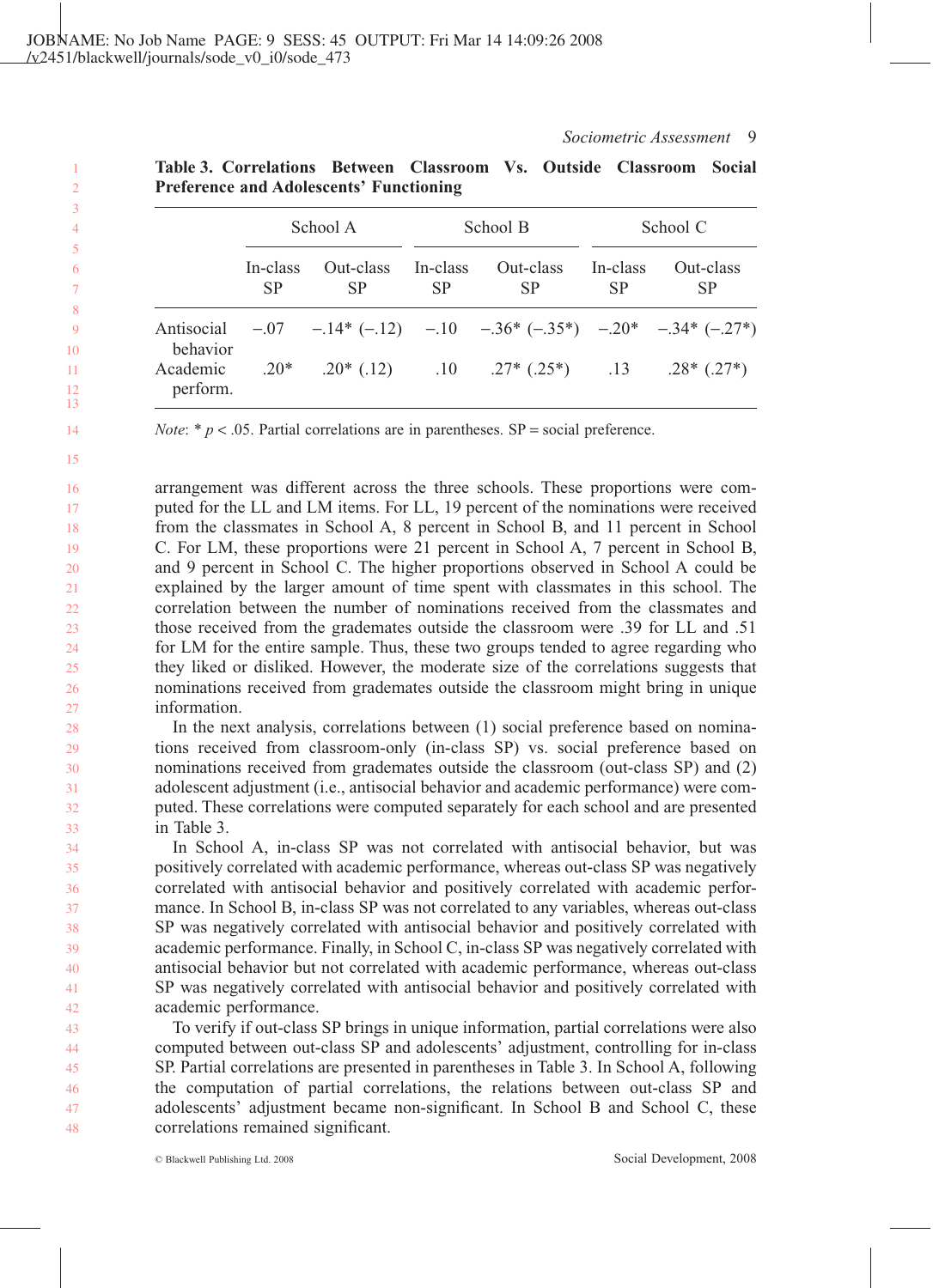#### **Discussion**

This study addressed three specific methodological issues in the use of sociometric peer nominations with middle school youth. First, we examined whether sociometric peer nominations (e.g., *LL* and *LM*) could be biased when the assessment is based on the use of long rosters on which the names of the students are alphabetized. Because peer nomination methods are often used to assess other dimensions, this potential response bias was also examined for social behavior, best friendships, and acquaintanceship questions. Second, we investigated the impact of including or not other-sex peers in the voting population on the relationships between sociometric status and adolescents' behavioral and academic functioning. Third, we also investigated the effect of including or not all the grademates in the voting population on these relationships.

#### *Method Bias in Sociometric Peer Nominations*

We found that the use of long rosters in sociometric peer nominations induced a bias in students' responses. This is an important finding given the amount of research that relies on similar procedures. Specifically, the number of nominations received varied as a function of the position of a student's name on the list. Students whose names were higher on the list received more nominations than did students whose names were lower on the list. Interestingly, this response bias was clearly more pronounced for the rejection item (like least) than for the acceptance item (like most). Moreover, there was no response bias for the friendship and the acquaintanceship items. These findings suggest that youth are more conscientious and attentive when nominating their best friends and acquaintances than they are when completing nominations that involve other students in the grade as a whole. Overall, it seems that participants were completing the nomination task more carefully when the questions involved a positive affective relationship between them and the nominees. Disliking peers might not be as salient in the youth mind as liking is. Perhaps youths might be uncomfortable with sociometric questions about whom they dislike, thus they complete the task in a more expeditious way. Finally, a significant relationship was also observed between the number of nominations received for behavioral descriptors and the position on the list. This is important given that measurement of constructs, such as social behavior or peer-perceived popularity in adolescence, is often based on peer nomination methods (Cillessen & Mayeux, 2004; Vaillancourt & Hymel, 2006).

When asked to do the peer nomination task, two different strategies could have been used by the students to achieve this task. First, after reading the nomination question, they may have gone through all the names, one by one, and decided whether or not the student corresponded to the sociometric question (or behavioral description). The relationship between position on the list and number of nominations received suggests that some participants might have used this approach. The lists contained more than 200 names; we deduced that after a while, students might have become tired of doing the task or may have realized time was running out and turned to the next page. A second strategy might have been that, after reading the nomination question, students thought about their choices and then looked for those names on the list. This was the desired option. As mentioned previously, the list of names was provided only to ease the participants' task (filling in a bubble instead of writing down names of the chosen peers).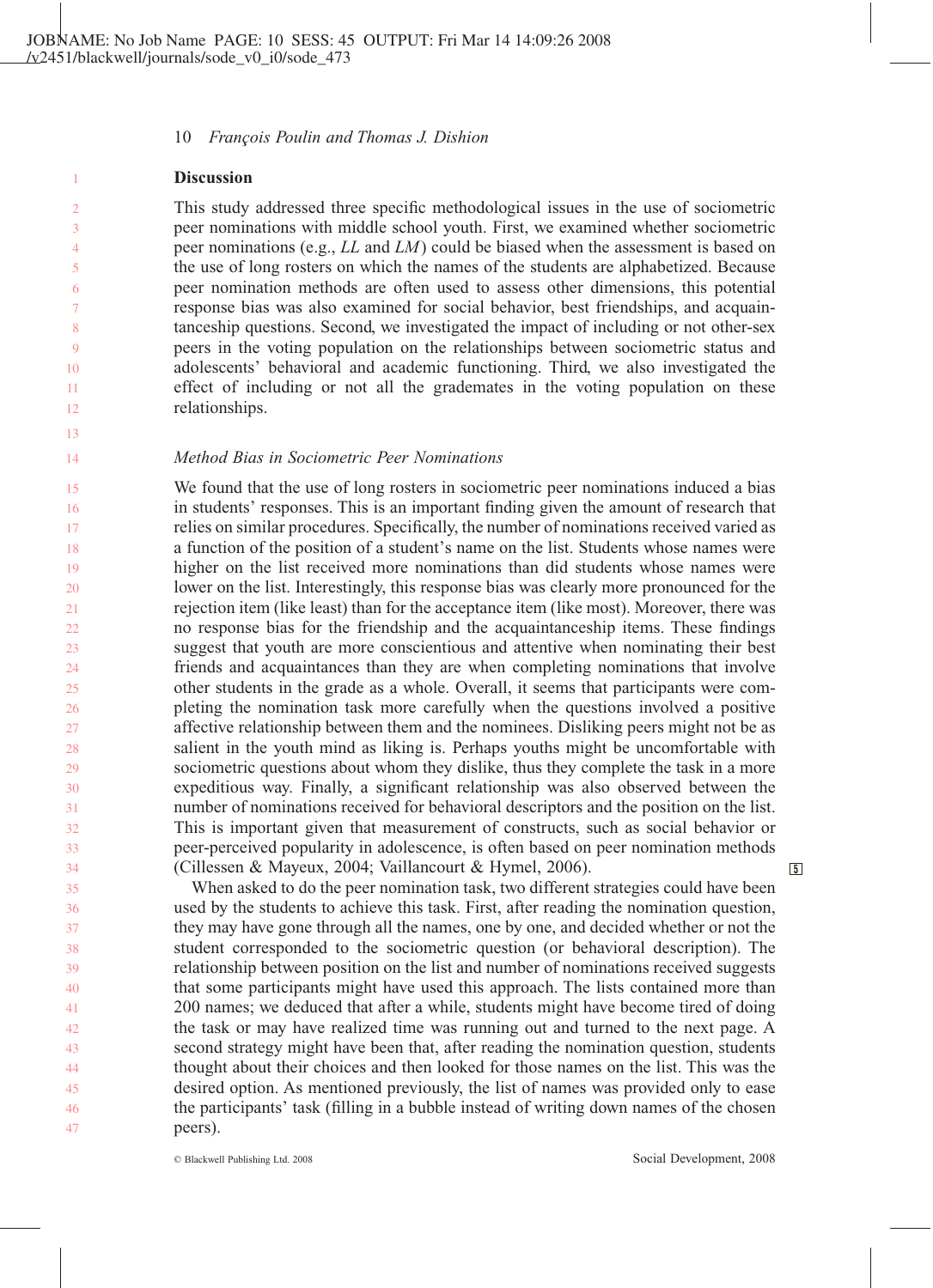## *Sociometric Assessment* 11

How can we solve this measurement problem? In our study, we statistically corrected for this response bias by partialling out of the number of nominations received the variance explained by the position on the list. Other procedures could also be implemented. For instance, participants should be given clear instructions. They should be specifically instructed to read each nomination question, consider the peers in their grade who fit the description, look for those peers' names on the alphabetized roster, and fill in the bubble (circle) next to their names (Cillessen & Mayeux, 2004). Another alternative strategy to control for possible effects of alphabetization on nominee selection would be to counterbalance the order of names on the rosters (Borelli & Prinstein, 2006; Prinstein & Cillessen, 2003; Wang, Houshyar, & Prinstein, 2006). Moreover, given that a peer nomination task with several questions could be tiring for participants, especially when long rosters are used, the order of the questions should also be counterbalanced. Another option put forward by researchers is to limit the size of the rosters to a maximum of 30 to 50 names by generating random lists of peers for each participant to evaluate. However, this procedure might be more appropriate for peer ratings and peer nominations for behavior or perceived popularity rather than for sociometric assessment (Parkhurst & Asher, 1992; Rose, Swenson, & Waller, 2004; Schwartz, Gorman, Nakamoto, & McKay, 2006; Wentzel, 2003). The impact of these different procedures for response bias should be investigated in future studies.

*The Voting Population*

The second and third methodological issues addressed in this study pertains to the specification of an appropriate voting population when conducting sociometric nomination in the middle school context. Our analysis of the nominations received from the same-sex grademates vs. those received from the other-sex grademates revealed that half of the nominations for rejection (like least) and more than 16 percent for acceptance (like most) were given by other-sex peers. This finding is consistent with what was reported in other studies with the same age group (Card, Hodges, Little, & Hawley, 2005) and reflects the fact that gender segregation is still very salient in early adolescence. However, the correlational analyses suggest that these other-sex nominations might bring in unique information. Indeed, we found that other-sex social preference was significantly (and negatively) related with antisocial behavior even when same-sex social preference was partialled out. This effect was not found for academic performance, which was mainly associated with same-sex social preference.

Similar analyses were also conducted to examine the impact of including or not including all the grademates in the voting population for sociometric nominations. The relevance of this question is based on the fact that in the majority of middle schools, students do not interact exclusively with classmates as was the case in elementary schools, but they are likely to switch classes frequently and interact with a much larger numbers of peers. However, there might be variations from one middle school to another regarding classroom arrangement. In fact, in one of the schools in our sample, students spent significantly more time with their classmates than did students in the other two schools. When we looked at the proportion of like least/most nominations received from classmates only vs. those received from the rest of the grademates, we found a pattern of results for the first school that was different than that of the other two. Specifically, a larger proportion (twice as many) of like least/most nominations came from the classmates in the first school than from the two other schools, suggesting that the school's classroom organization might have an impact on students' social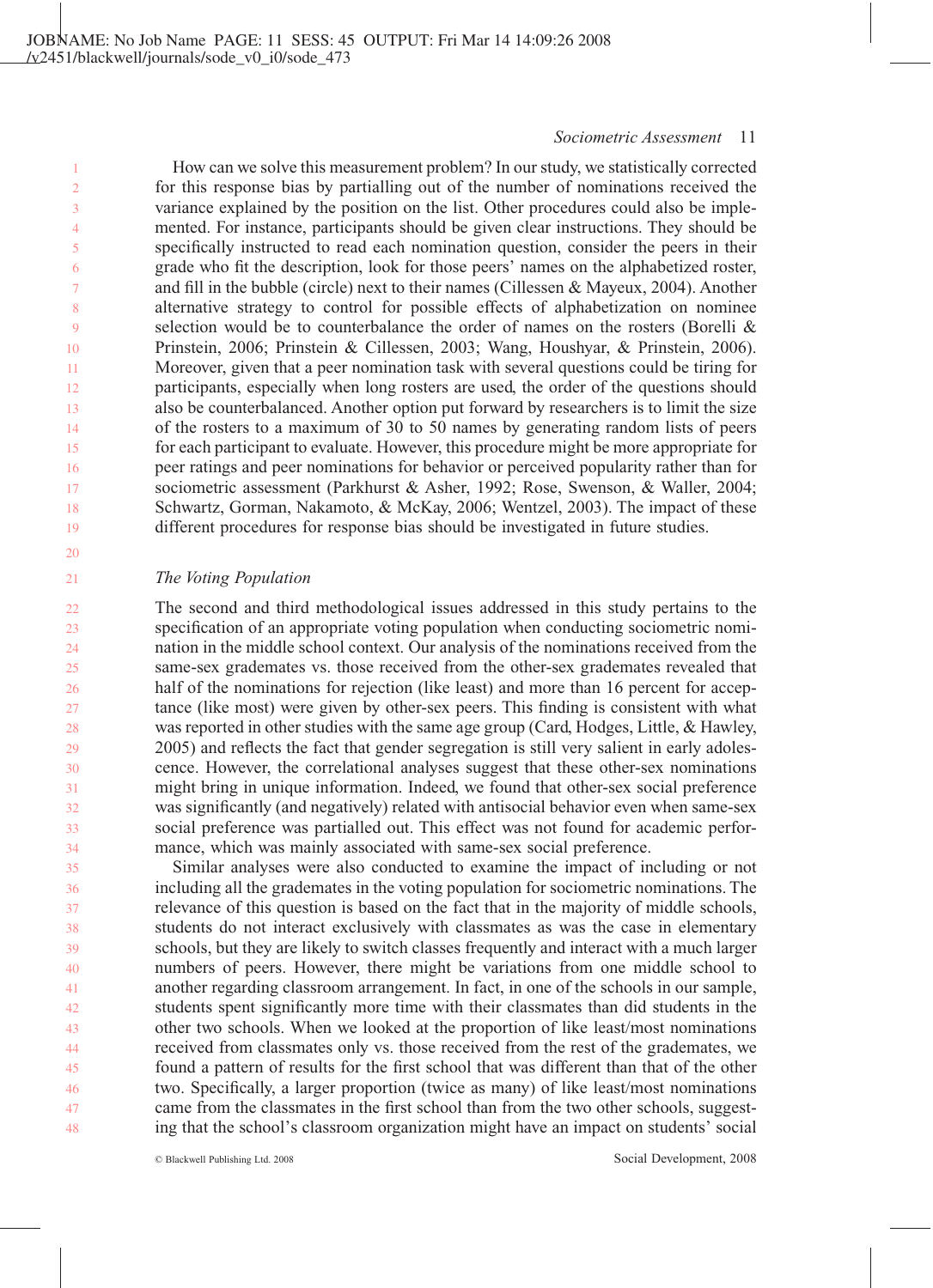preference. Even more interesting, the pattern of the relationships between social preference in the classroom vs. in the rest of the grade level and adolescent adjustment was also different in the first school compared with the other schools. In the first school, social preference among grademates outside the classroom did not share a unique portion of variance with adolescent adjustment, but it did so substantially in the two other schools. This outcome suggests that grade level constitutes a more significant voting population in these two schools that was not necessarily the case for the first school. These findings suggest that if sociometric nominations were conducted only among the classmates in these two schools, one would have missed important information and run the risk of erroneous conclusions regarding the contribution of sociometric social preference to adolescent adjustment.

An important limitation of this investigation is that the dimensions under study were not experimentally manipulated. We did not directly compare the use of short vs. long rosters to determine the threshold before a response bias begins. Moreover, the various voting populations were not experimentally manipulated; we did not directly compare schools where the sociometric voting population would include same-sex peers only with other schools where both genders would be included, or schools where sociometric nominations would be restricted to the classrooms vs. being open to all grade levels. Such manipulations would allow us to clarify the methodological problems that were detected in the present study. Finally, in addition to variations between middle schools in North America, future studies should also consider cross-cultural issues in sociometric assessment. For example, unlike in North America, early adolescents in western Europe spend the majority of their school time in classroom groups instead of larger grades (see, e.g., recent work by De Bruyn and Cillessen, 2006a, 2006b, in The 6**6** Netherlands or Kiesner and Pastore, 2005, in Italy).

### **References**

- Achenbach, T. M., McConaughy, S. H., & Howell, C. T. (1987). Child/adolescent behavioral and emotional problems: Implications of cross-information correlations for situational specificity. *Psychological Bulletin*, *101*, 213–232.
- Asher, S. R., & Coie, J. D. (1990). *Peer rejection in childhood*. Cambridge, MA: Cambridge University Press.
- Babad, E., & Ezer, H. (1993). Seating locations of sociometrically measured student types: Methodological and substantive issues. *British Journal of Educational Psychology*, *63*, 75–87.
- Bishop, J. A., & Inderbitzen, H. M. (1995). Peer acceptance and friendship: An investigation of their relation to self-esteem. *Journal of Early Adolescence*, *15*, 476–489.
- Boivin, M., Dodge, K. A., & Coie, J. D. (1995). Individual–group behavioral similarity and peer status in experimental play groups of boys: The social misfit revisited. *Journal of Personality and Social Psychology*, *69*, 269–279.
- Borelli, J. L., & Prinstein, M. J. (2006). Reciprocal, longitudinal associations among adolescents' negative feedback-seeking, depressive symptoms, and peer relations. *Journal of Abnormal Child Psychology*, *34*, 159–169.
- Brown, B. B. (2004). Adolescents' relationships with peers. In R. Lerner, & L. Steinberg (Eds.), *The handbook of adolescent psychology* (pp. 363–396). New York: Wiley.
- Card, N. A., Hodges, E. V. E., Little, T. D., & Hawley, P. H. (2005). Gender effects in peer nominations for aggression and social status. *International Journal of Behavioral Development*, *29*, 146–155.
- Cillessen, A. H., & Bukowski, W. M. (2000). *Recent advances in the measurement of acceptance and rejection in the peer system*. San Francisco: Jossey-Bass.
- Cillessen, A. H., & Mayeux, L. (2004). From censure to reinforcement: Developmental changes in the association between aggression and social status. *Child Development*, *75*, 147–163.

© Blackwell Publishing Ltd. 2008 Social Development, 2008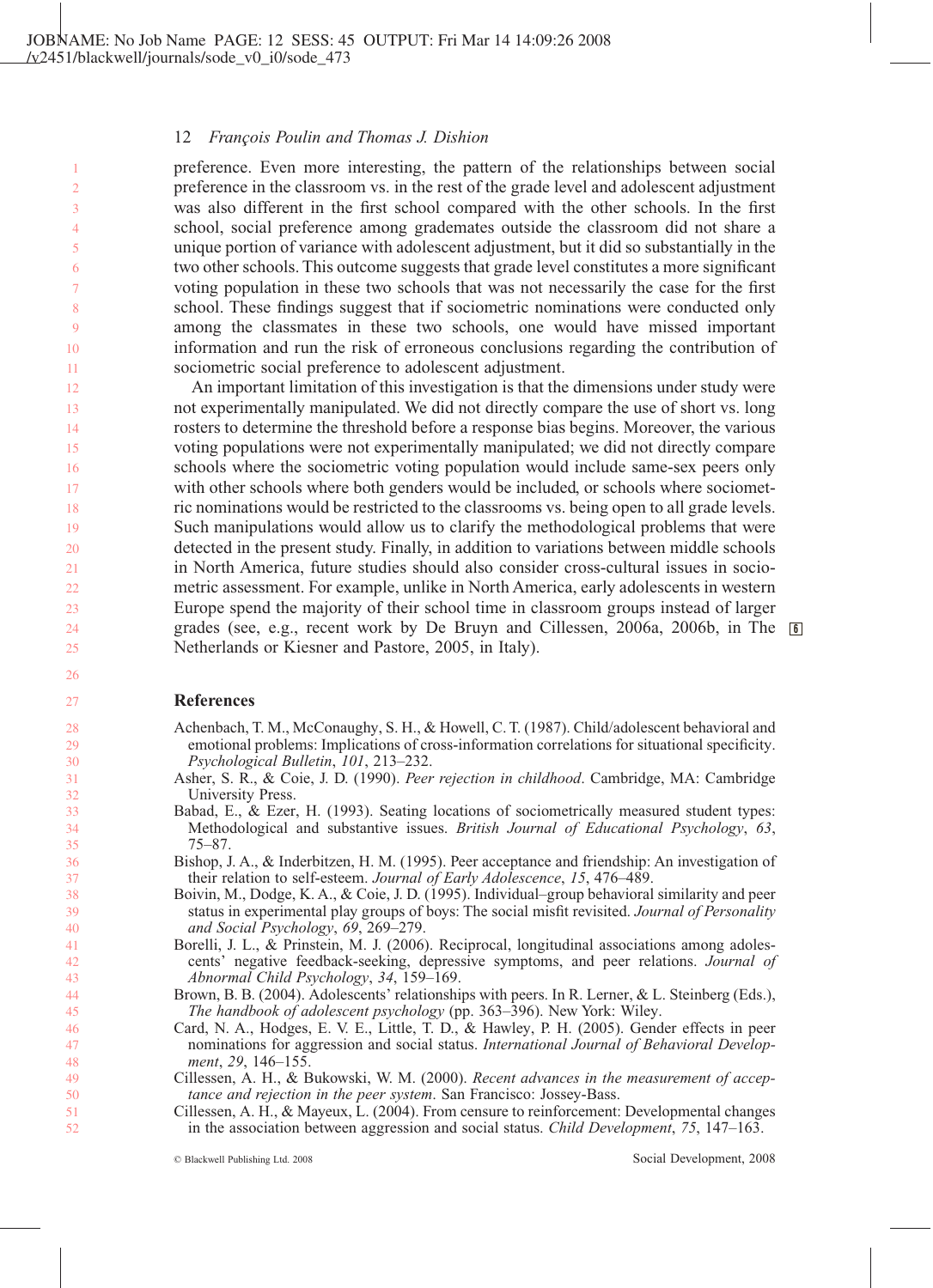#### *Sociometric Assessment* 13

- Coie, J. D., & Cillessen, A. H. N. (1993). Peer rejection: Origins and effects on children's development. *Current Directions in Psychological Science*, *2*, 89–92.
- Coie, J. D., & Dodge, K. A. (1998). Aggression and antisocial behavior. In W. Damon, & N. Eisenberg (Eds.), *Handbook of child psychology: Vol 3. Social, emotional, and personality development* (3rd ed., pp. 779–862).
- Coie, J. D., & Dodge, K. A. (1983). Continuities and changes in children's social status: A five-year longitudinal study. *Merrill–Palmer Quarterly*, *29*, 261–282.
- Coie, J. D., & Kupersmidt, J. B. (1983). A behavioral analysis of emerging social status in boys' groups. *Child Development*, *54*, 1400–1416.
- Coie, J. D., Dodge, K. A., & Coppotelli, H. (1982). Dimensions and types of social status: A cross-age perspective. *Developmental Psychology*, *18*, 557–570.
- Coie, J. D., Terry, R., Zakriski, A., & Lochman, J. (1995). Early adolescent social influence on delinquent behavior. In J. McCord (Eds.), *Coercion and punishment in long-term perspectives* (pp. 229–244). New York, Cambridge.
- De Bruyn, E. H., & Cillessen, A. H. N. (2006). Popularity in early adolescence: Prosocial and antisocial subtypes. *Journal of Adolescent Research*, *21*, 607–627.
- Dodge, K. A. (1983). Behavioral antecedents of peer social status. *Child Development*, *54*, 1386–1399.
- Durrant, N. C., & Henggeler, S. W. (1987). The stability of peer sociometric ratings across ecological settings. *The Journal of Genetic Psychology*, *147*, 353–358.
- Epstein, J. L. (1983). Selection of friends in differently organized schools and classroom. In J. L. Epstein, & W. Karweit (Eds.), *Friends in schools* (pp. 73–92). Xxx: xxx.
- Epstein, J. L. (1989). The selection of friends: Changes across the grades and in different school environments. In T. J. Berndt, & G. W. Ladd (Eds.), *Peer relationships and child development* (pp. 158–187). New York: Wiley.
- Franzoi, S. L., Davis, M. H., & Vasquez-Suson, K. A. (1994). Two social worlds: Social correlates and stability of adolescent status groups. *Journal of Personality and Social Psychology*, *67*, 462–473.
- Frentz, C., Gresham, F. M., & Elliot, S. N. (1991). Popular, controversial, neglected, and rejected adolescents: Contrasts of social competence and achievement differences. *Journal of School Psychology*, *29*, 109–120.
- Hallinan, M. T., & Smith, S. S. (1989). Classroom characteristics and student friendship cliques. *Social Forces*, *67*, 898–919.
- Hatzichristou, C., & Hopf, D. (1996). A multiperspective comparison of peer sociometric status groups in childhood and adolescence. *Child Development*, *67*, 1085–1102.
- Inderbitzen, H. M. (1994). Adolescent peer social competence: A critical review of assessment methodologies and instruments. In T. H. Ollendick, & R. J. Prinz (Eds.), *Advances in clinical child psychology* (Vol. 16, pp. 227–259). New York: Plenum.
- Inderbitzen, H. M., Walters, K. S., & Bukowski, A. L. (1997). The role of social anxiety in adolescent peer relations: Differences among sociometric status groups and rejected subgroups. *Journal of Clinical Child Psychology*, *4*, 338–348.
- Jiang, X. L., & Cillessen, A. H. N. (2005). Stability of continuous measures of sociometric status: A meta-analysis. *Developmental Review*, *25*, 1–25.
- Kiesner, J., & Pastore, M. (2005). Differences in the relations between antisocial behavior and peer acceptance across contexts and across adolescence. *Child Development*, *76*, 1278–1293.
- Maccoby, E. E. (1998). *The two sexes: Growing up apart, coming together*. Cambridge: Harvard University Press.
- Masten, A. S., Morison, P., & Pellegrini, D. S. (1985). A revised class play method of peer assessment. *Developmental Psychology*, *21*, 523–533.
- Munsch, J., & Kinchen, K. M. (1995). Adolescent sociometric status and social support. *Journal of Early Adolescence*, *15*, 181–202.
- Newcomb, A. F., & Bukowski, W. M. (1983). Social impact and social preference as determinants of children's peer group status. *Developmental Psychology*, *19*, 856–867.
- Parker, J. G., & Seal, J. (1996). Forming, losing, renewing, and replacing friendships: Applying temporal parameters to the assessment of children's friendship experiences. *Child Development*, *67*, 2248–2268.
- Parker, J. G., Rubin, K. H., Erath, S. A., Wojslawwowicz, J. C., & Buskirk, A. R. (2006). Peer relationships, child development, and adjustment: A develepomental psychopathology

7**7**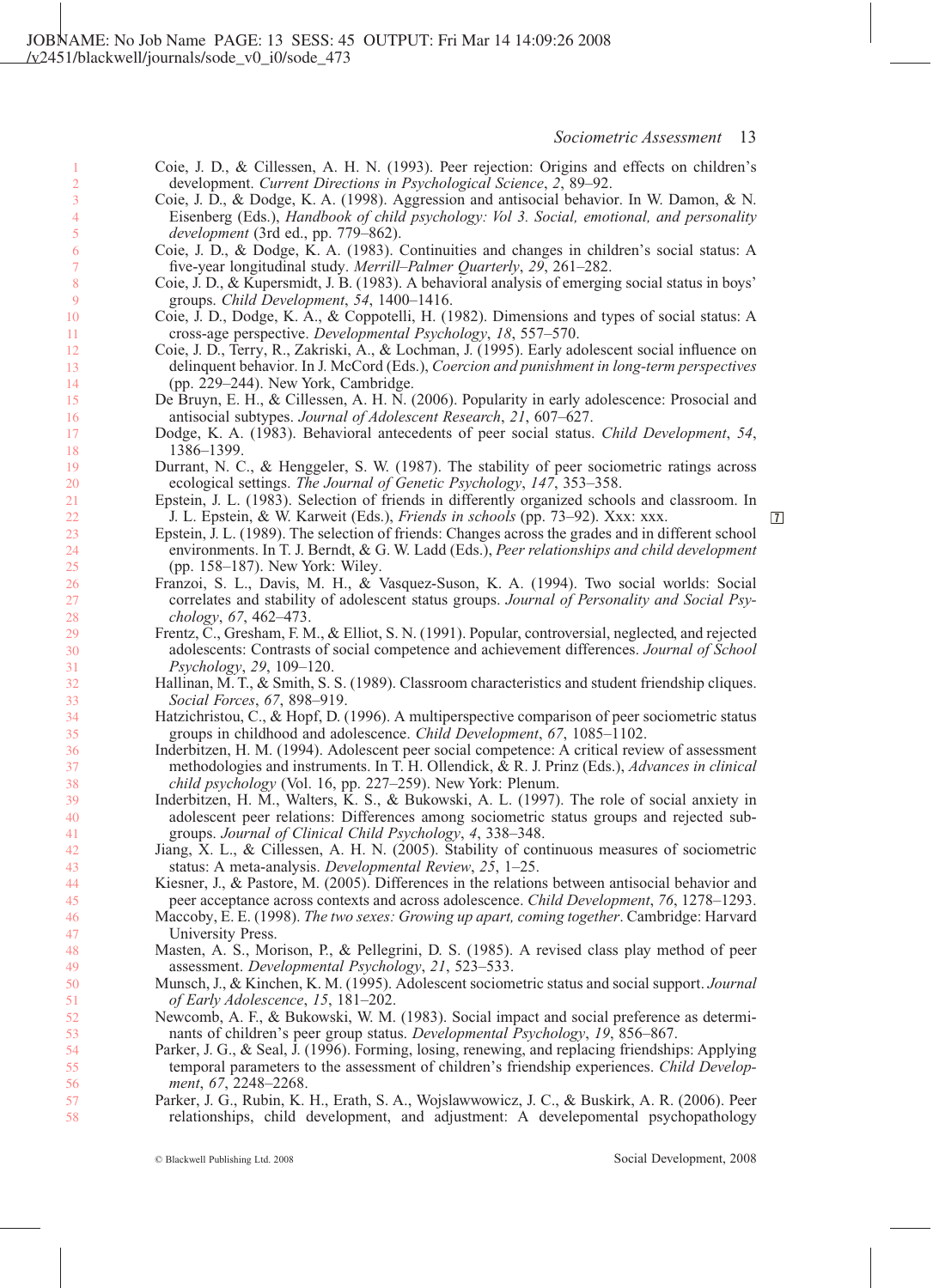perspective. In D. Cicchetti, & D. J. Cohen (Eds.), *Developmental psychopathology* (2nd ed., pp. 419–493). Xxx: xxx.

8**8**

| Parkhurst, J. T., & Asher, S. R. (1992). Peer rejection in middle school: Subgroup differences in |
|---------------------------------------------------------------------------------------------------|
| behavior, loneliness, and interpersonal concerns. Developmental Psychology, 28, 231–241.          |
| Parkhurst, J. T., & Hopmeyer, A. (1998). Sociometric popularity and peer-perceived popularity:    |
| Two distinct dimensions of peer status. Journal of Early Adolescence, 18, 125–144.                |

- Pekarik, E. G., Prinz, R. J., Liebert, D. E., Weintraub, S., & Neale, J. M. (1976). The Pupil Evaluation Inventory: A sociometric technique for assessing children's social behavior. *Journal of Abnormal Child Psychology*, *4*, 83–97.
- Prinstein, M. J., & Aikins, J. W. (2004). Cognitive moderators of the longitudinal association between peer rejection and adolescent depressive symptoms. *Journal of Abnormal Child Psychology*, *32*, 147–158.
- Prinstein, M. J., & Cillessen, A. H. N. (2003). Forms and functions of adolescent peer aggression associated with high levels of peer status. *Merrill–Palmer Quarterly*, *49*, 310–342.
- Rose, A. J., Swenson, L. P., & Waller, E. M. (2004). Overt and relational aggression and perceived popularity: Developmental differences in concurrent and prospective relations. *Developmental Psychology*, *40*, 378–387.
- Schwartz, D., Gorman, A. H., Nakamoto, J., & McKay, T. (2006). Popularity, social acceptance, and aggression in adolescent peer groups: Links with academic performance and school attendance. *Developmental Psychology*, *42*, 1116–1127.
- Soberman, L. (1994). *Psychometric validation of a brief teacher screening instrument*. Unpublished doctoral dissertation, University of Oregon, Eugene.
- Stanger, C., & Lewis, M. (1993). Agreement among parents, teachers, and children on internalizing and externalizing behavior problems. *Journal of Clinical Child Psychology*, *22*, 107–115.
- Stormshak, E. A., Bierman, K. L., Bruschi, C., Dodge, K. A., & Coie, J. D. (1999). The relation between behavior problems and peer preference in different classroom contexts. *Child Development*, *70*, 169–182.
- Terry, R. (2000). Recent advances in measurement theory and the use of sociometric techniques. In A. H. N. Cillessen, & W. M. Bukowski (Eds.), *Recent advances in the measurement of acceptance and rejection in the peer system*. San Francisco: Jossey–Bass.
- Vaillancourt, T., & Hymel, S. (2007). Aggression and social status: The moderating roles of sex and peer-valued characteristics. *Aggressive Behavior*, *32*, 396–408.
- Véronneau, M.-H., & Vitaro, F. (2007). Social experience with peers and high school graduation: A review of theoretical and empirical research. *Educational Psychology*, *27*, 419–445.
- Wang, S. S., Houshyar, S., & Prinstein, M. J. (2006). Adolescent girls' and boys' weight-related health behaviors and cognitions: Associations with reputation- and preference-based peer status. *Health Psychology*, *25*, 658–663.
- Wentzel, K. R. (1991). Relations between social competence and academic achievement in early adolescence. *Child Development*, *62*, 1066–1078.
- Wentzel, K. R. (2003). Sociometric status and adjustment in middle school: A longitudinal study. *Journal of Early Adolescence*, *23*, 5–28.
- Wentzel, K. R., & Caldwell, K. (1997). Friendships, peer acceptance, and group membership: Relations to academic achievement in middle school. *Child Development*, *68*, 1198–1209.
- Wertheimer, R. R. (1957). Consistency of sociometric status position in male and female high school students. *The Journal of Educational Psychology*, *48*, 385–390.
- Wright, J. C., Giammarino, M., & Parad, H. W. (1986). Social status in small groups: Individual–group similarity and the social 'misfit.' *Journal of Personality and Social Psychology*, *50*, 523–536.
- Zakriski, A. L., & Prinstein, M. J. (2001). Sociometric status of child inpatients in clinical and normative peer groups: Is peer status in a clinical setting a useful measure of adjustment? *Applied. Developmental Psychology*, *22*, 157–173.

#### **Author Notes**

This project was supported by grant DA 07031 from the National Institute on Drug Abuse to Thomas J. Dishion.